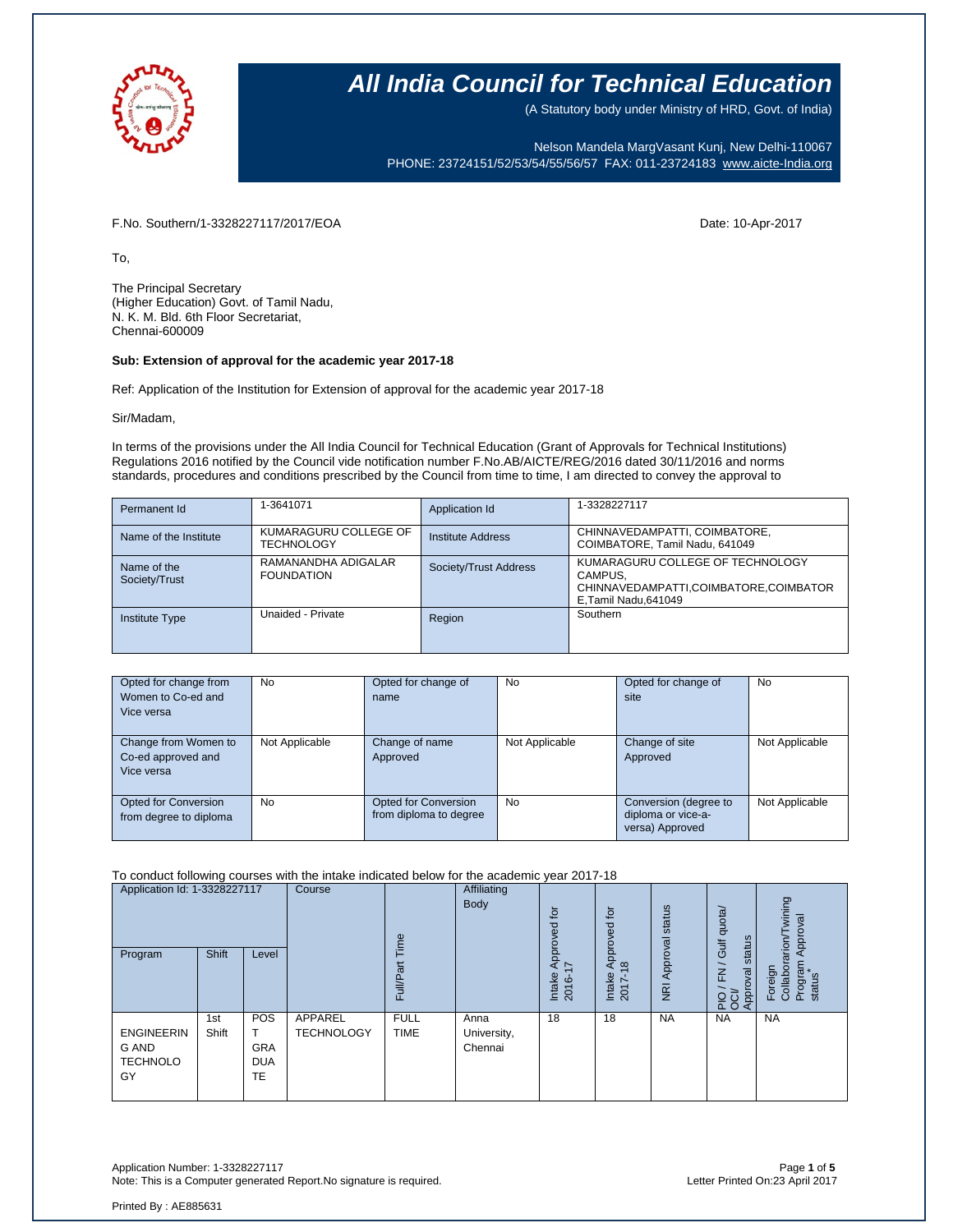

(A Statutory body under Ministry of HRD, Govt. of India)

Nelson Mandela MargVasant Kunj, New Delhi-110067 PHONE: 23724151/52/53/54/55/56/57 FAX: 011-23724183 [www.aicte-India.org](http://www.aicte-india.org/)

| <b>ENGINEERIN</b><br><b>G AND</b><br><b>TECHNOLO</b><br>GY | 1st<br>Shift | POS<br>T<br>GRA<br><b>DUA</b><br><b>TE</b> | APPLIED<br><b>ELECTRONICS</b>                                           | <b>FULL</b><br><b>TIME</b> | Anna<br>University,<br>Chennai | 18 | 18 | <b>NA</b> | <b>NA</b> | <b>NA</b> |
|------------------------------------------------------------|--------------|--------------------------------------------|-------------------------------------------------------------------------|----------------------------|--------------------------------|----|----|-----------|-----------|-----------|
| <b>ENGINEERIN</b><br><b>G AND</b><br><b>TECHNOLO</b><br>GY | 1st<br>Shift | POS<br>т<br>GRA<br><b>DUA</b><br>TE        | <b>BIOTECHNOLO</b><br>GY                                                | <b>FULL</b><br><b>TIME</b> | Anna<br>University,<br>Chennai | 18 | 18 | <b>NA</b> | <b>NA</b> | <b>NA</b> |
| <b>ENGINEERIN</b><br><b>G AND</b><br><b>TECHNOLO</b><br>GY | 1st<br>Shift | POS<br>T<br>GRA<br><b>DUA</b><br><b>TE</b> | <b>COMMUNICATI</b><br>ON SYSTEMS                                        | <b>FULL</b><br><b>TIME</b> | Anna<br>University,<br>Chennai | 24 | 24 | <b>NA</b> | <b>NA</b> | <b>NA</b> |
| <b>ENGINEERIN</b><br><b>G AND</b><br><b>TECHNOLO</b><br>GY | 1st<br>Shift | POS<br>т<br>GRA<br><b>DUA</b><br>TE        | <b>COMPUTER</b><br>AIDED DESIGN<br><b>AND</b><br><b>MANUFACTUR</b><br>Е | <b>FULL</b><br><b>TIME</b> | Anna<br>University,<br>Chennai | 18 | 18 | <b>NA</b> | <b>NA</b> | <b>NA</b> |
| <b>ENGINEERIN</b><br><b>G AND</b><br><b>TECHNOLO</b><br>GY | 1st<br>Shift | POS<br>T<br>GRA<br><b>DUA</b><br><b>TE</b> | <b>COMPUTER</b><br><b>SCIENCE AND</b><br><b>ENGINEERING</b>             | <b>FULL</b><br><b>TIME</b> | Anna<br>University,<br>Chennai | 24 | 24 | <b>NA</b> | <b>NA</b> | <b>NA</b> |
| <b>ENGINEERIN</b><br>G AND<br><b>TECHNOLO</b><br>GY        | 1st<br>Shift | POS<br>т<br><b>GRA</b><br><b>DUA</b><br>TE | <b>EMBEDDED</b><br><b>SYSTEMS</b><br><b>TECHNOLOGIE</b><br>S            | <b>FULL</b><br><b>TIME</b> | Anna<br>University,<br>Chennai | 18 | 18 | <b>NA</b> | <b>NA</b> | <b>NA</b> |
| <b>ENGINEERIN</b><br><b>G AND</b><br><b>TECHNOLO</b><br>GY | 1st<br>Shift | POS<br>Т<br>GRA<br><b>DUA</b><br>TE        | <b>ENERGY</b><br><b>ENGINEERING</b>                                     | <b>FULL</b><br><b>TIME</b> | Anna<br>University,<br>Chennai | 18 | 18 | <b>NA</b> | <b>NA</b> | <b>NA</b> |
| <b>ENGINEERIN</b><br><b>G AND</b><br><b>TECHNOLO</b><br>GY | 1st<br>Shift | POS<br>т<br>GRA<br><b>DUA</b><br>TE        | <b>INDUSTRIAL</b><br><b>ENGINEERING</b>                                 | <b>FULL</b><br><b>TIME</b> | Anna<br>University,<br>Chennai | 18 | 18 | <b>NA</b> | <b>NA</b> | <b>NA</b> |
| <b>ENGINEERIN</b><br><b>G AND</b><br><b>TECHNOLO</b><br>GY | 1st<br>Shift | POS<br>T<br>GRA<br><b>DUA</b><br>TE.       | <b>POWER</b><br><b>ELECTRONICS</b><br>AND DRIVES                        | <b>FULL</b><br><b>TIME</b> | Anna<br>University,<br>Chennai | 18 | 18 | <b>NA</b> | <b>NA</b> | <b>NA</b> |
| <b>ENGINEERIN</b><br><b>G AND</b><br><b>TECHNOLO</b><br>GY | 1st<br>Shift | POS<br>т<br>GRA<br><b>DUA</b><br>TE.       | <b>STRUCTURAL</b><br><b>ENGINEERING</b>                                 | <b>FULL</b><br><b>TIME</b> | Anna<br>University,<br>Chennai | 18 | 18 | <b>NA</b> | <b>NA</b> | <b>NA</b> |

Application Number: 1-3328227117 Page **2** of **5** Note: This is a Computer generated Report.No signature is required.

Printed By : AE885631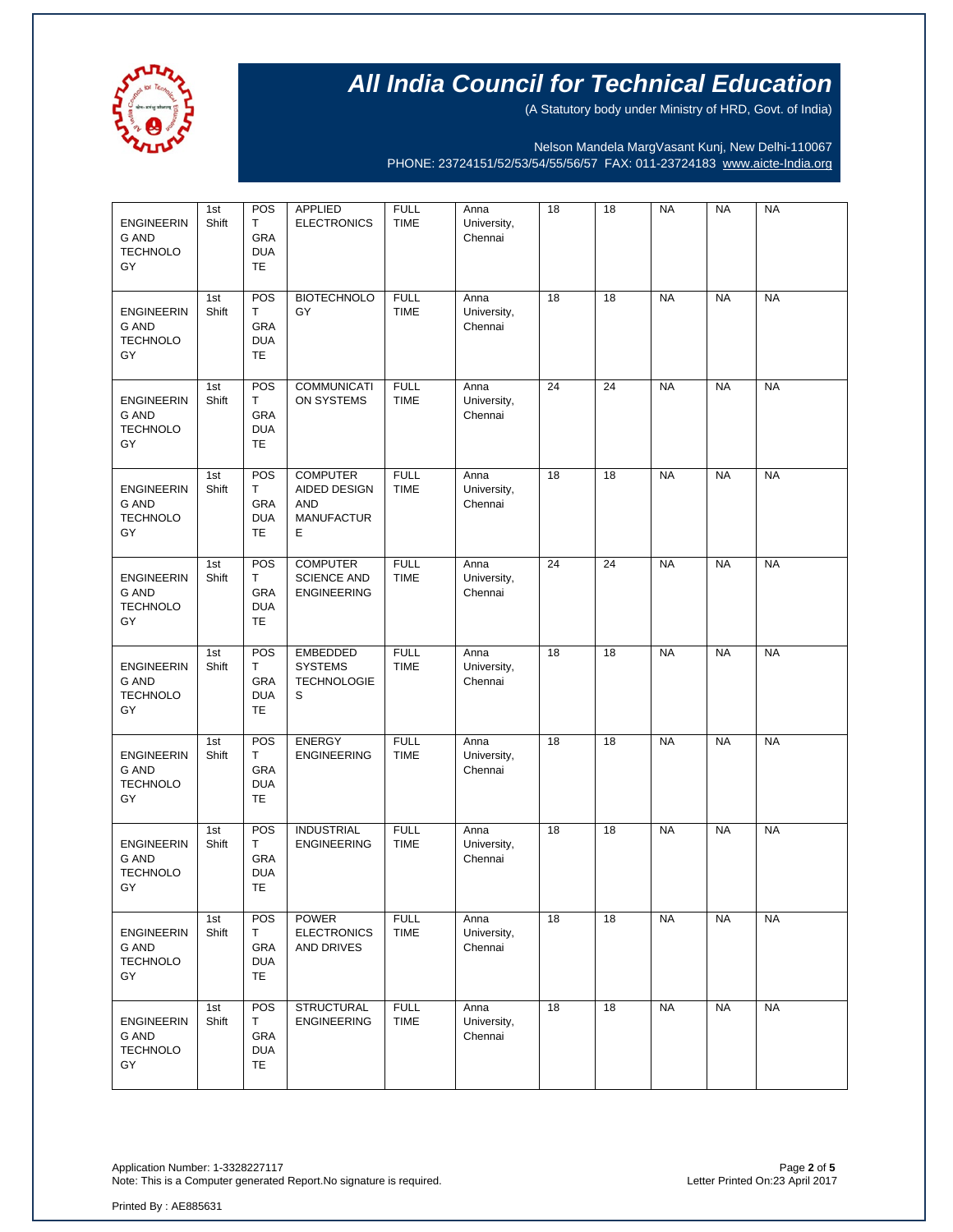

(A Statutory body under Ministry of HRD, Govt. of India)

Nelson Mandela MargVasant Kunj, New Delhi-110067 PHONE: 23724151/52/53/54/55/56/57 FAX: 011-23724183 [www.aicte-India.org](http://www.aicte-india.org/)

| <b>ENGINEERIN</b><br><b>G AND</b><br><b>TECHNOLO</b><br>GY | 1st<br>Shift | POS<br>Т<br>GRA<br><b>DUA</b><br><b>TE</b>          | <b>TEXTILE</b><br><b>TECHNOLOGY</b>                                                        | <b>FULL</b><br><b>TIME</b> | Anna<br>University,<br>Chennai | 18  | 18  | <b>NA</b> | <b>NA</b> | <b>NA</b> |
|------------------------------------------------------------|--------------|-----------------------------------------------------|--------------------------------------------------------------------------------------------|----------------------------|--------------------------------|-----|-----|-----------|-----------|-----------|
| <b>ENGINEERIN</b><br><b>G AND</b><br><b>TECHNOLO</b><br>GY | 1st<br>Shift | <b>UND</b><br>ER<br>GRA<br><b>DUA</b><br><b>TE</b>  | <b>AERONAUTICA</b><br>L<br><b>ENGINEERING</b>                                              | <b>FULL</b><br><b>TIME</b> | Anna<br>University,<br>Chennai | 60  | 60  | <b>NA</b> | <b>NA</b> | <b>NA</b> |
| <b>ENGINEERIN</b><br><b>G AND</b><br><b>TECHNOLO</b><br>GY | 1st<br>Shift | <b>UND</b><br>ER<br>GRA<br><b>DUA</b><br><b>TE</b>  | <b>AUTOMOBILE</b><br><b>ENGINEERING</b>                                                    | <b>FULL</b><br><b>TIME</b> | Anna<br>University,<br>Chennai | 60  | 60  | <b>NA</b> | <b>NA</b> | <b>NA</b> |
| <b>ENGINEERIN</b><br><b>G AND</b><br><b>TECHNOLO</b><br>GY | 1st<br>Shift | <b>UND</b><br>ER<br>GRA<br><b>DUA</b><br><b>TE</b>  | <b>BIOTECHNOLO</b><br>GY                                                                   | <b>FULL</b><br><b>TIME</b> | Anna<br>University,<br>Chennai | 60  | 60  | Yes       | <b>NA</b> | <b>NA</b> |
| <b>ENGINEERIN</b><br><b>G AND</b><br><b>TECHNOLO</b><br>GY | 1st<br>Shift | <b>UND</b><br>ER<br>GRA<br><b>DUA</b><br><b>TE</b>  | <b>CIVIL</b><br><b>ENGINEERING</b>                                                         | <b>FULL</b><br><b>TIME</b> | Anna<br>University,<br>Chennai | 120 | 120 | Yes       | <b>NA</b> | <b>NA</b> |
| <b>ENGINEERIN</b><br>G AND<br><b>TECHNOLO</b><br>GY        | 1st<br>Shift | <b>UND</b><br>ER<br><b>GRA</b><br><b>DUA</b><br>TE. | <b>COMPUTER</b><br><b>SCIENCE AND</b><br><b>ENGINEERING</b>                                | <b>FULL</b><br><b>TIME</b> | Anna<br>University,<br>Chennai | 120 | 120 | <b>NA</b> | <b>NA</b> | <b>NA</b> |
| <b>ENGINEERIN</b><br><b>G AND</b><br><b>TECHNOLO</b><br>GY | 1st<br>Shift | <b>UND</b><br>ER<br>GRA<br><b>DUA</b><br><b>TE</b>  | <b>ELECTRICAL</b><br><b>AND</b><br><b>ELECTRONICS</b><br><b>ENGINEERING</b>                | <b>FULL</b><br><b>TIME</b> | Anna<br>University,<br>Chennai | 120 | 120 | Yes       | <b>NA</b> | <b>NA</b> |
| <b>ENGINEERIN</b><br><b>G AND</b><br><b>TECHNOLO</b><br>GY | 1st<br>Shift | <b>UND</b><br>ER<br>GRA<br><b>DUA</b><br>TE         | <b>ELECTRONICS</b><br><b>AND</b><br><b>COMMUNICATI</b><br><b>ONS</b><br><b>ENGINEERING</b> | <b>FULL</b><br><b>TIME</b> | Anna<br>University,<br>Chennai | 180 | 180 | Yes       | <b>NA</b> | <b>NA</b> |
| <b>ENGINEERIN</b><br><b>G AND</b><br><b>TECHNOLO</b><br>GY | 1st<br>Shift | <b>UND</b><br>ER<br>GRA<br><b>DUA</b><br>TE.        | <b>ELECTRONICS</b><br>&<br><b>INSTRUMENTA</b><br><b>TION</b><br><b>ENGINEERING</b>         | <b>FULL</b><br><b>TIME</b> | Anna<br>University,<br>Chennai | 60  | 60  | <b>NA</b> | <b>NA</b> | <b>NA</b> |
| <b>ENGINEERIN</b><br><b>G AND</b><br><b>TECHNOLO</b><br>GY | 1st<br>Shift | <b>UND</b><br>ER<br>GRA<br><b>DUA</b><br>TE.        | <b>FASHION</b><br><b>TECHNOLOGY</b>                                                        | <b>FULL</b><br><b>TIME</b> | Anna<br>University,<br>Chennai | 60  | 60  | <b>NA</b> | <b>NA</b> | <b>NA</b> |

Application Number: 1-3328227117<br>Note: This is a Computer generated Report.No signature is required.<br>Phote: This is a Computer generated Report.No signature is required. Note: This is a Computer generated Report.No signature is required.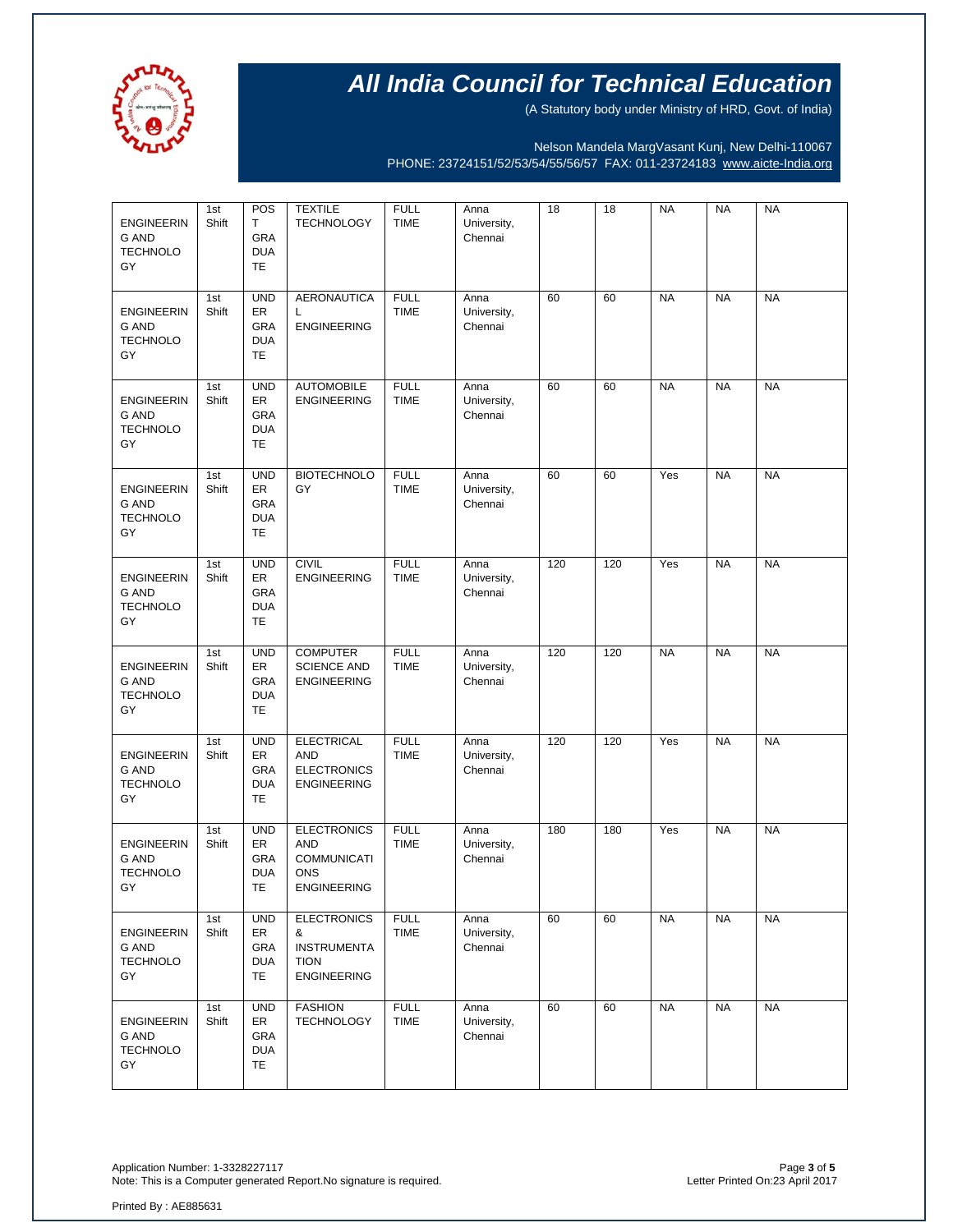

(A Statutory body under Ministry of HRD, Govt. of India)

Nelson Mandela MargVasant Kunj, New Delhi-110067 PHONE: 23724151/52/53/54/55/56/57 FAX: 011-23724183 [www.aicte-India.org](http://www.aicte-india.org/)

| <b>ENGINEERIN</b><br><b>G AND</b><br><b>TECHNOLO</b><br>GY | 1st<br>Shift | <b>UND</b><br>ER<br><b>GRA</b><br><b>DUA</b><br><b>TE</b> | <b>INFORMATION</b><br><b>TECHNOLOGY</b>                           | <b>FULL</b><br><b>TIME</b> | Anna<br>University,<br>Chennai | 60  | 60  | Yes       | <b>NA</b> | <b>NA</b> |
|------------------------------------------------------------|--------------|-----------------------------------------------------------|-------------------------------------------------------------------|----------------------------|--------------------------------|-----|-----|-----------|-----------|-----------|
| <b>ENGINEERIN</b><br><b>G AND</b><br><b>TECHNOLO</b><br>GY | 1st<br>Shift | <b>UND</b><br>ER<br><b>GRA</b><br><b>DUA</b><br><b>TE</b> | <b>MECHANICAL</b><br><b>ENGINEERING</b>                           | <b>FULL</b><br><b>TIME</b> | Anna<br>University,<br>Chennai | 180 | 180 | Yes       | <b>NA</b> | <b>NA</b> |
| <b>ENGINEERIN</b><br><b>G AND</b><br><b>TECHNOLO</b><br>GY | 1st<br>Shift | <b>UND</b><br>ER<br>GRA<br><b>DUA</b><br><b>TE</b>        | <b>MECHATRONIC</b><br>S                                           | <b>FULL</b><br><b>TIME</b> | Anna<br>University,<br>Chennai | 60  | 60  | <b>NA</b> | <b>NA</b> | <b>NA</b> |
| <b>ENGINEERIN</b><br><b>G AND</b><br><b>TECHNOLO</b><br>GY | 1st<br>Shift | <b>UND</b><br>ER<br><b>GRA</b><br><b>DUA</b><br><b>TE</b> | <b>TEXTILE</b><br><b>TECHNOLOGY</b>                               | <b>FULL</b><br><b>TIME</b> | Anna<br>University,<br>Chennai | 60  | 60  | <b>NA</b> | <b>NA</b> | <b>NA</b> |
| <b>MANAGEME</b><br><b>NT</b>                               | 1st<br>Shift | POS<br>T<br>GRA<br><b>DUA</b><br><b>TE</b>                | <b>MASTERS IN</b><br><b>BUSINESS</b><br><b>ADMINISTRATI</b><br>ON | <b>FULL</b><br><b>TIME</b> | Anna<br>University,<br>Chennai | 180 | 180 | <b>NA</b> | <b>NA</b> | <b>NA</b> |
| <b>MCA</b>                                                 | 1st<br>Shift | POS<br>T<br><b>GRA</b><br><b>DUA</b><br><b>TE</b>         | <b>MASTERS IN</b><br><b>COMPUTER</b><br><b>APPLICATIONS</b>       | <b>FULL</b><br><b>TIME</b> | Anna<br>University,<br>Chennai | 60  | 60  | <b>NA</b> | <b>NA</b> | <b>NA</b> |

The above mentioned approval is subject to the condition that

KUMARAGURU COLLEGE OF TECHNOLOGY

shall follow and adhere to the Regulations, guidelines and directions issued by AICTE from time to time and the undertaking / affidavit given by the institution along with the application submitted by the institution on portal.

In case of any differences in content in this Computer generated Extension of Approval Letter, the content/information as approved by the Executive Council / General Council as available on the record of AICTE shall be final and binding.

Strict compliance of Anti-Ragging Regulation:- Approval is subject to strict compliance of provisions made in AICTE Regulation notified vide F. No. 37-3/Legal/AICTE/2009 dated July 1, 2009 for Prevention and Prohibition of Ragging in Technical Institutions. In case Institution fails to take adequate steps to Prevent Ragging or fails to act in accordance with AICTE Regulation or fails to punish perpetrators or incidents of Ragging, it will be liable to take any action as defined under clause 9(4) of the said Regulation.

 **Note: Validity of the course details may be verified at www.aicte-india.org** 

**Prof. A.P Mittal** 

Application Number: 1-3328227117 Page **4** of **5** Note: This is a Computer generated Report.No signature is required.